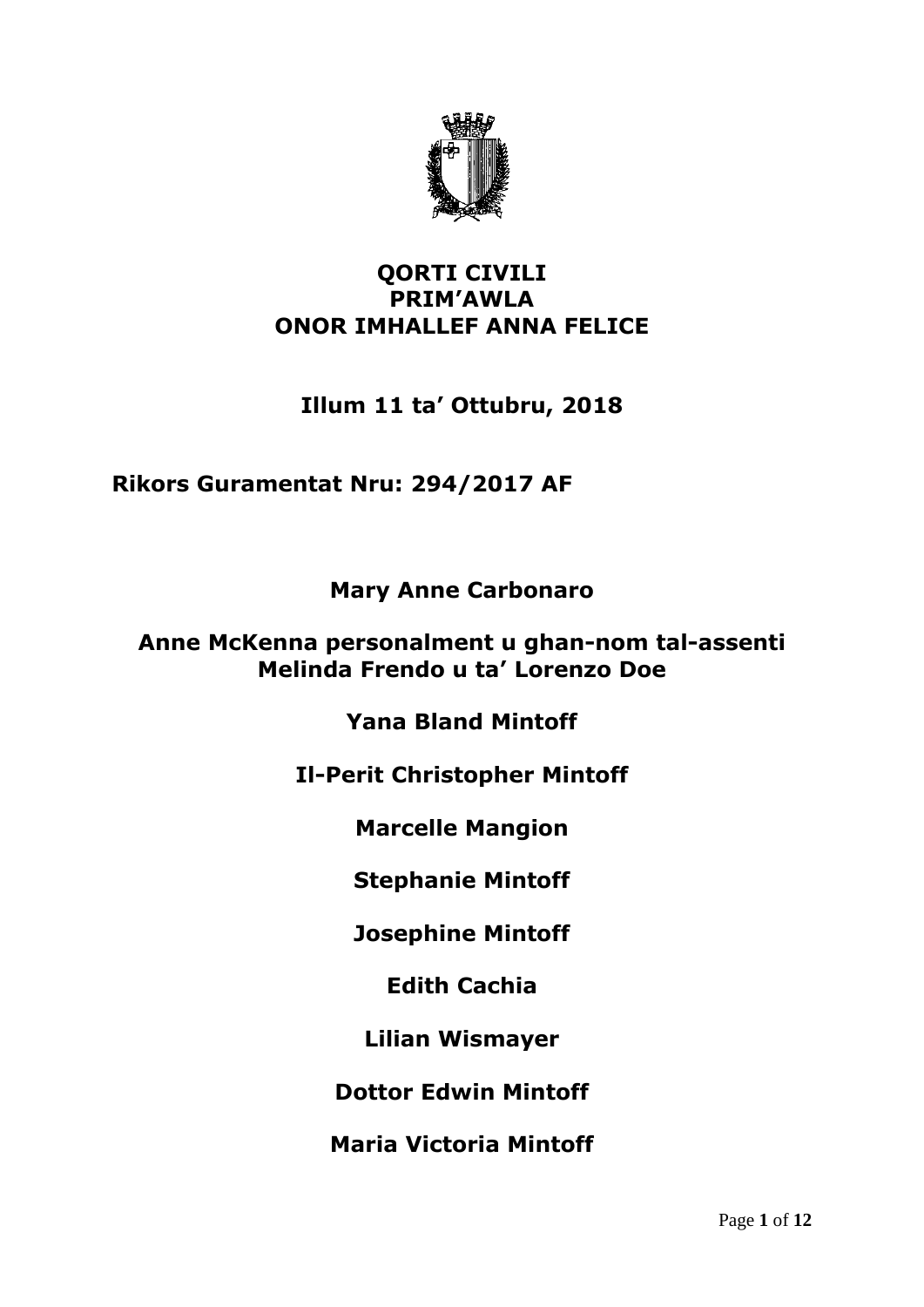**Daniel Mintoff u martu Astrid Mintoff u b'digriet tas-16 ta' Awwissu 2017, il-Qorti ordnat it-trasfuzjoni talgudizzju favur Lawrence, Marcon Ali mart Sarfaz Ali, Dominic, Bernardette Aquilina mart Andrew u Daniela, xebba, lkoll ahwa Mintoff, u l-armla tal-istess Daniel Mintoff, l-uzufruttwarja Astrid Mintoff ghal kull interess li jista jkollha, u dan stante l-mewt ta' Daniel Mintoff**

**vs**

#### **Mary Grech**

Il-Qorti:

Rat ir-rikors guramentat ta' Mary Anne Carbonaro, Anne McKenna personalment u ghan-nom tal-assenti Melinda Frendo u ta' Lorenzo Doe, Yana Bland Mintoff, il-Perit Christopher Mintoff, Marcelle Mangion, Stephanie Mintoff, Josephine Mintoff, Edith Cachia, Lilian Wismayer, Dottor Edwin Mintoff, Maria Victoria Mintoff, Daniel Mintoff u martu Astrid Mintoff, li permezz tieghu, wara li gie premess illi:

Din it-talba qed issir ai termini tal-artikolu 495A tal-Kodici Civili.

Il-partijet kollha huma ko-proprjetarji tal-fond li jinsab numru wiehed (1) Blokk numru tlieta (3), Triq Marsamxett, il-Belt Valletta, libera u franka liema fond kien gie akkwistat permezz ta' kuntratt tat-23 ta' Lulju 1981 atti Nutar Dottor Herbert Cassar kopja annessa u mmarkata Dok. A.

Ir-rikorrenti ghandhom konguntivament sitta minn sebgha (6/7) indiviz ta' dawn il-proprejtajiet filwaqt li l-intimata ghandha il-wiehed minn sebgha (1/7) sehem indiviz l-iehor.

Din il-proprjetà kienet inxtrat minn l-ahwa Domenic Mintoff, Joseph Mintoff, Raymond Mintoff, Daniel Mintoff, Marianna armla ta' Emanuel Micallef xebba Mintoff, Giovanna armla ta' Carmelo Lautier xebba Mintoff, u l-intimata Mary mart Joseph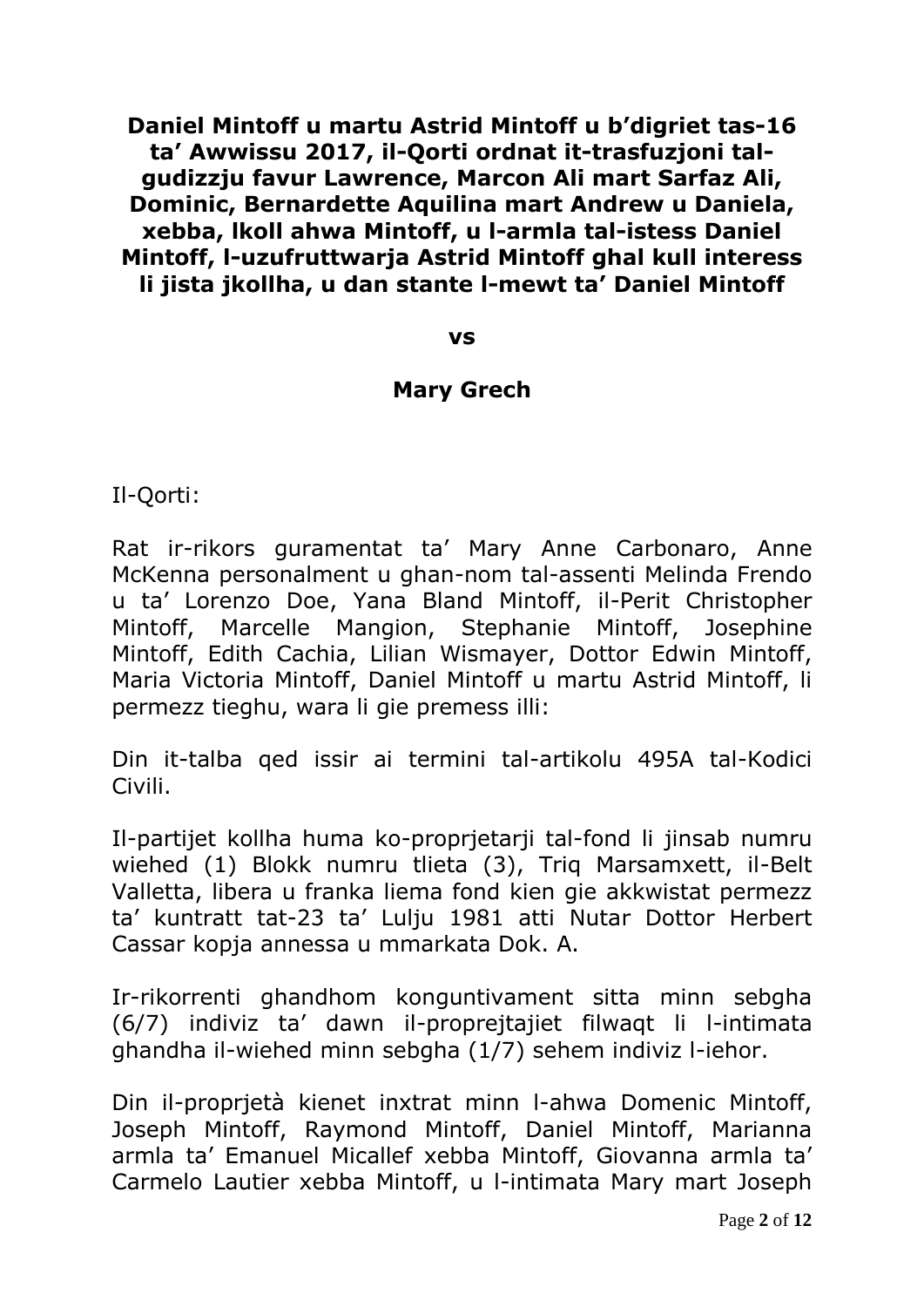Grech xebba Mintoff u dan kif jirrizulta mill-anness kuntratt Dok. A.

Marianna Micallef mietet armla fit-30 ta' Marzu 1988 u permezz ta' testment tat-30 ta' Marzu 1993 atti Nutar J H Saydon hija nnominat liz-zewg uliedha Ermedlina sive Melinda mart David Frendo u lil Lorenza sive Lola armla ta' Leslie Doe bhala eredi universali taghha; [ricerki testamentarji, testment u certifikat tal-mewt Dok. B].

Moyra Mintoff xebba De Vere mart Dominic Mintoff mietet fis-16 ta' Dicembru 1997 u halliet bhala eredi taghha liz-zewg uliedha Ann McKenna u Yana Bland Mintoff u dan permezz ta' testment unica carta tat-18 ta' Lulju 1997 atti tan-Nutar Bartolomeo Micallef [ricerki testamentarji, testment u certifikat tal-mewt tal-konjugi Mintoff Dok. C].

Domenic Mintoff miet fit-28 ta' Awwissu 2012 u halla bhala eredi tieghu liz-zewg uliedu Ann McKenna u Yana Bland Mintoff u dan permezz ta' testment unica carta tat-18 ta' Lulju 1997 atti tan-Nutar Bartolomeo Micallef [ricerki testamentarji, testment u certifikat tal-mewt tal-konjugi Mintoff Dok. D].

Giovanna Lautier mietet fit-8 ta' Awwissu 1999 minghajr testement u wiritha l-unika tifla li kellha Mary Ann Carbonaro [certifikat tal-mewt, ricerki testamentarji Dok. E].

Daniel Mintoff ghadu haj.

Joseph Mintoff miet fl-20 ta' Jannar 2013 u permezz ta' testment unica carta tal-4 ta' April 1997 atti Nutar Jeannette Laferla Saliba huwa halla l-uzufrutt lil martu Mary Victoria Mintoff u lit-tlett uliedu Edwin, Lilian Wismayer u Edith Cachia eredi universali [certifikat tal-mewt, ricerki testamentarji u testment Dok. F].

Maria Victoria Mintoff armla ta' Joseph ghadha hajja.

Raymond Mintoff miet fit-2 ta' Ottubru 2013 u permezz ta' testment tal-24 ta' Mejju 1999 atti Nutar Charles Vella Zarb, huwa halla l-uzufrutt lil martu Josephine u nnomina liz-zewg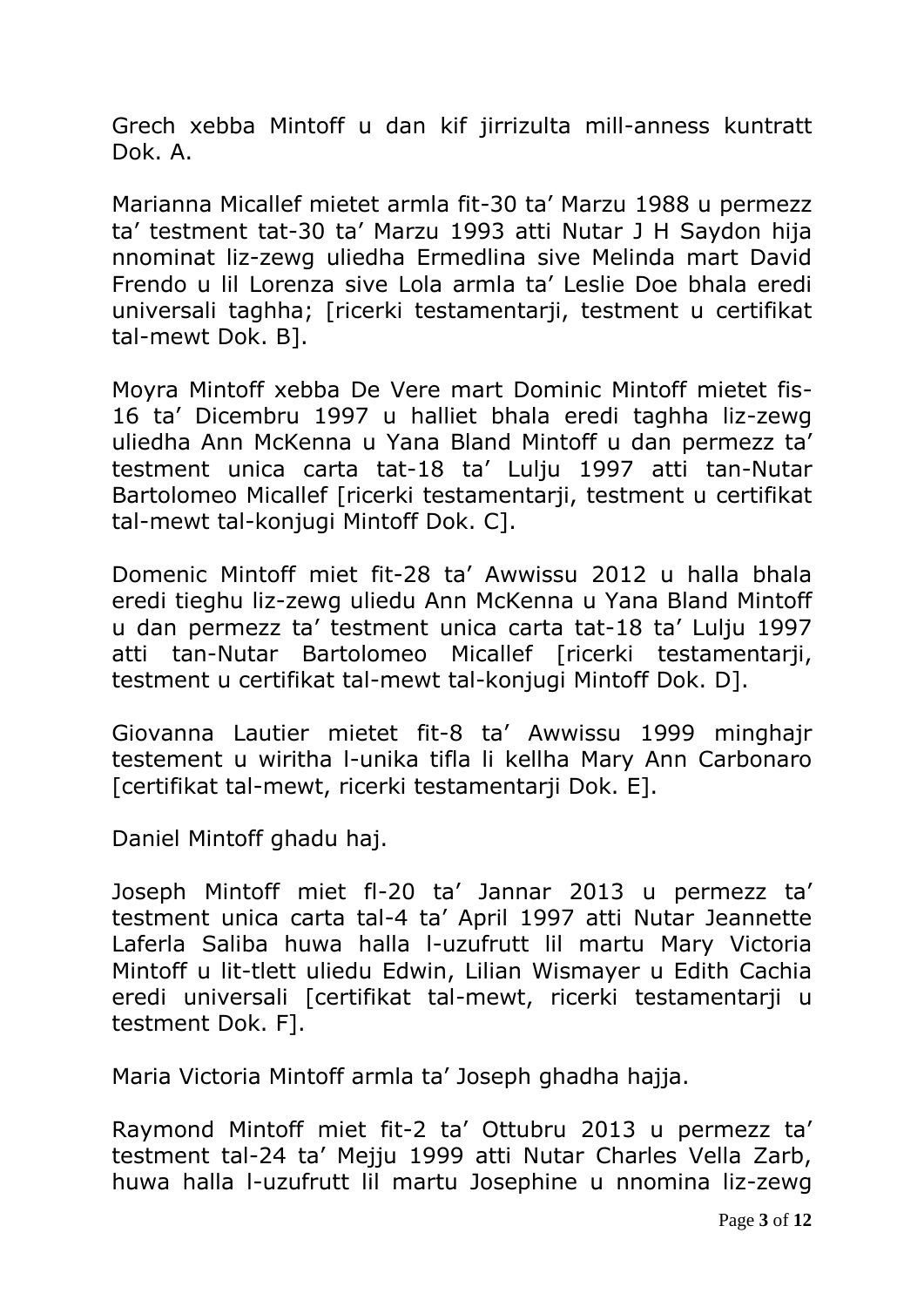uliedu Lawrence u Marcelle mart John Mangion bhala eredi universali [certifikat tal-mewt, ricerki testamentarii u testment Dok. G].

Lawrence Mintoff iben il-mejjet Raymond Mintoff miet fit-13 ta' Settembru 2009 u permezz ta' testment tat-22 ta' Ottubru atti Nutar Dr. Alexander Joseph Sciberras Trigona, huwa halla luzufrutt lil martu Michelle Mintoff u nnomina bhala werriet lilluniku wild tieghu Christopher Mintoff [certifikat tal-mewt, ricerki testamentarji u testment Dok. H].

Josephine Mintoff armla tal-mejjet Lawrence Mintoff ghadha hajja.

Mary Grech l-intimata ghadha hajja.

Tali proprjetà ilha in komun ghal aktar minn ghaxar snin u ma hemm ebda azzjoni quddiem xi qorti jew tribunal iehor ghallqsim tal-proprjetà li qed tinzamm in komun.

L-esponenti jaqblu li jsir il-bejgh tal-fond *de quo* ghal prezz ta' sitt mija u hamsin elf Ewro (€650,000) kif jirrizulta mill-anness certifikat mahrug mill-Perit Wilfred Debattista anness Dok. I u sabu l-bejgh ta' tali fond ghal prezz indikat fl-istess rapport.

Ir-rikorrenti effettivament resqu ghal konvenju fit-2 ta' Novembru 2016 Nutar Dr. Daniel Caruana izda l-intimata ma resqitx ghal konvenju [kopja tal-konvenju Dok. J].

Id-dikjarazzjoni guramentata tas-sidien li jridu jbieghu u li ffirmaw l-konvenju hija annessa u mmarkata Dok. K.

Wara li jitnaqqsu l-ispejjez relatati u konnessi mal-kuntratt ta' bejgh, ir-rikavat jinqasam kif gej:

Mary Anne Carbonaro bint il-mejtin Carmelo Lautier u Giovanna Lautier neé Mintoff, kwantu ghal wiehed minn sebgha (1/7) sehem indiviz.

Anne McKenna personalment u f'isem u in rapprezentanza ta' ohtha Yana Bland Mintoff, ulied il-mejta Dominic Mintoff u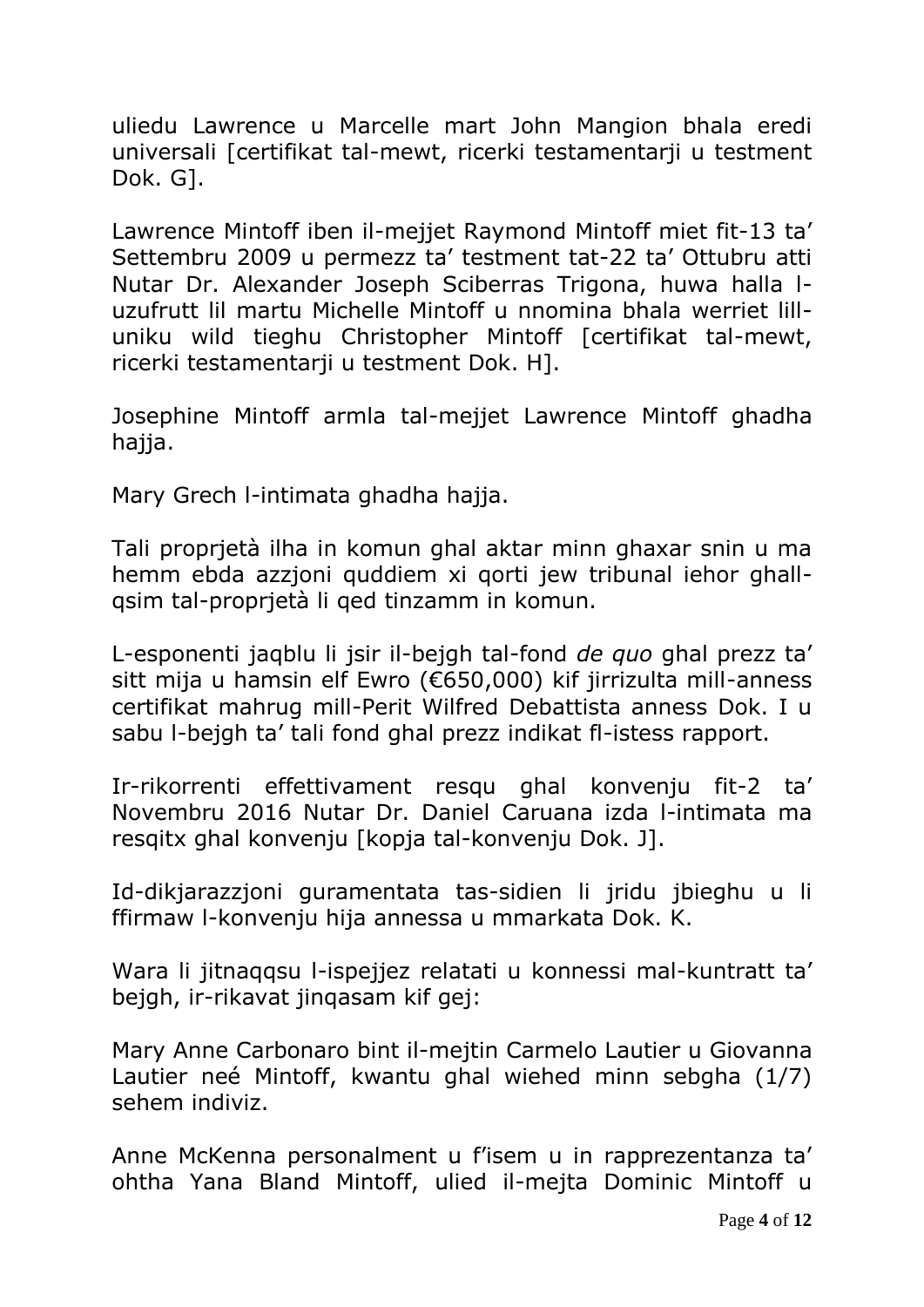Moyra De Vere Mintoff kwantu ghal wiehed minn erbatax (1/14) sehem indiviz kull wahda.

Anne McKenna personalment u f'isem u in rapprezentanza ta' Melinda Frendo mart Dottor David Frendo u ta' Lorenza Doe mart Leslie Doe, it-tnejn ulied il-mejta Emanuel Micallef u Marianna Micallef neé Mintoff kwantu ghal wiehed minn erbatax (1/14) sehem indiviz kull wiehed u wahda minnhom.

Il-Perit Christopher Mintoff, iben il-mejjet Lawrence Mintoff bhala eredi universali tal-istess Lawrence Mintoff, u Marcelle Mangion u Stephanie Mintoff lkoll ulied il-mejjet Raymond Mintoff u Josephine Mintoff armla ta' Raimondo Mintoff kwantu ghal wiehed minn erbatax (1/14) sehem indiviz appartenenti konguntivament lil Christopher Mintoff, Marcelle Mangion u Stephanie Mintoff u kwantu ghal wiehed minn erbatax (1/14) indiviz l-iehor appartenenti lil armla Josephine Mintoff.

Edith Cachia, Lilian Wismayer, Dottor Edwin Mintoff, Lilian Wismayer lkoll ulied il-mejjet Joseph Mintoff, Maria Victoria Mintoff u l-istess Maria Victoria Mintoff kwantu ghal wiehed minn erbatax (1/14) sehem indiviz jappartjeni konguntivament lil Edith Cachia, Lilian Wismayer u Edwin Mintoff u l-wiehed minn erbatax (1/14) sehem indiviz jappartjeni lill-armla Maria Victoria Mintoff.

Dominic Mintoff, iben Daniel Mintoff, Daniel Mintoff u martu Astrid Mintoff kemm personalment kif ukoll ghan-nom ta' ommhom Maria Victoria Mintoff kwantu ghal wiehed minn sebgha (1/7) sehem indiviz li ghandhom l-konjugi Daniel u Maria Victoria Mintoff.<sup>1</sup>

L-intimata Mary Grech tigi assenjata il-wiehed minn sebgha (1/7) sehem indiviz taghha.

1

<sup>1</sup> *B'digriet tat-12 ta' Novembru, 2018, il-Qorti laqghet it-talba u awtorizzat il-korrezzjoni u cioe'* - *"Daniel Mintoff u martu Astrid Mintoff u b'digriet tas-16 ta' Awissu, 2017, il-Qorti ordnat it-trasfuzjoni tal-gudizzju favur Lawrence, Marcon Ali mart Sarfaz Ali, Dominic, Bernardette Aquilina mart Andre u Daniela, xebba, lkoll ahwa Mintoff, u l-armla tal-istess Daniel Mintoff, l-uzufruttwarja Astrid Mintoff ghal kull interess li jista jkollha, u dana stante l-mewt ta' Daniel Mintoff kwantu ghal wiehed minn sebgha (1/7) sehem indiviz."*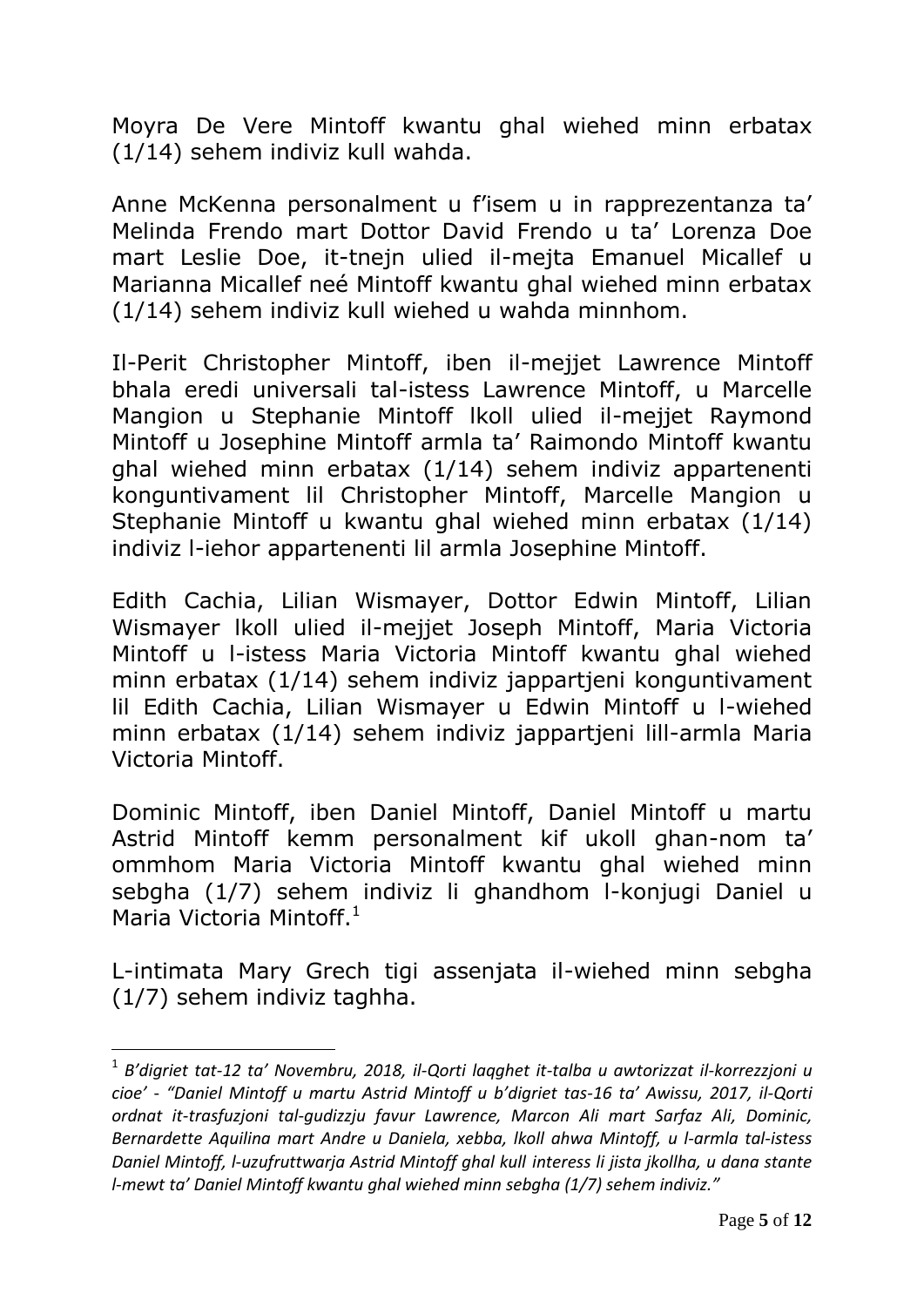L-arblu tar-razza huwa hawn anness u mmarkat Dok. L.

L-intimata mhux ser tkun gravament pregudikata kemm ildarba din il-Qorti tordna tali bejgh.

Intalbet din il-Qorti sabiex:

- 1. Tawtorizza l-bejgh tal-fond li jinsab numru wiehed (1) Blokk numru tlieta (3), Triq Marsamxett, il-Belt Valletta libera u franka;
- 2. Tahtar lin-Nutar Dr. Daniel Caruana li quddiemu gie ffirmat il-konvenju sabiex jirredici u jkun in-nutar li quddiemu jsir il-kuntratt;
- 3. Tahtar Kuratur Deputat biex jidher ghall-eventwali nuqqas tal-intimata Mary Grech li tidher ghal kuntratt.

Rat id-dokumenti annessi.

Rat ir-risposta guramentata ta' Mary Grech fejn eccepiet illi:

L-esponenti hija proprjetarja ta' sehem indiviz ta' wiehed minn sebgha (1/7) tal-fond in kwistjoni li jgib l-indirizz ta' wiehed (1) Blokk numru tlieta (3), Triq Marsamxett, il-Belt Valletta.

L-esponenti ma kienitx involuta fid-diskussjonijiet mal-atturi rigward il-bejgh tal-fond imsemmi u rigward il-konvenju tat-2 ta' Novembru 2016, u fil-principju ma ghandhiex oggezzjoni li tinbiegh il-proprjetà izda ghandha s-segwenti oggezzjonijiet li jippregudikaw id-drittijiet tal-istess esponenti Mary Grech.

Fl-ewwel lok, l-esponenti ma taqbilx mal-prezz pattwit fuq ilkonvenju u lanqas ma uhud mill-kondizzjonijiet imposti fuq ilkonvenju Dok. J, u dan kif ser jigi elaborat ulterjorment f'din irrisposta guramentata.

L-esponenti kienet infurmata biss li kien ser isir il-bejgh ta' dan il-fond permezz ta' korrispondenza indirizzata lilha datata 28 ta' Ottubru 2016, biex l-esponenti Mary Grech tidher fuq ilkonvenju. L-esponenti irrispondiet ghal din l-ittra permezz ta' korrispondenza indirizzata lill-istess Nutar Daniel Caruana fejn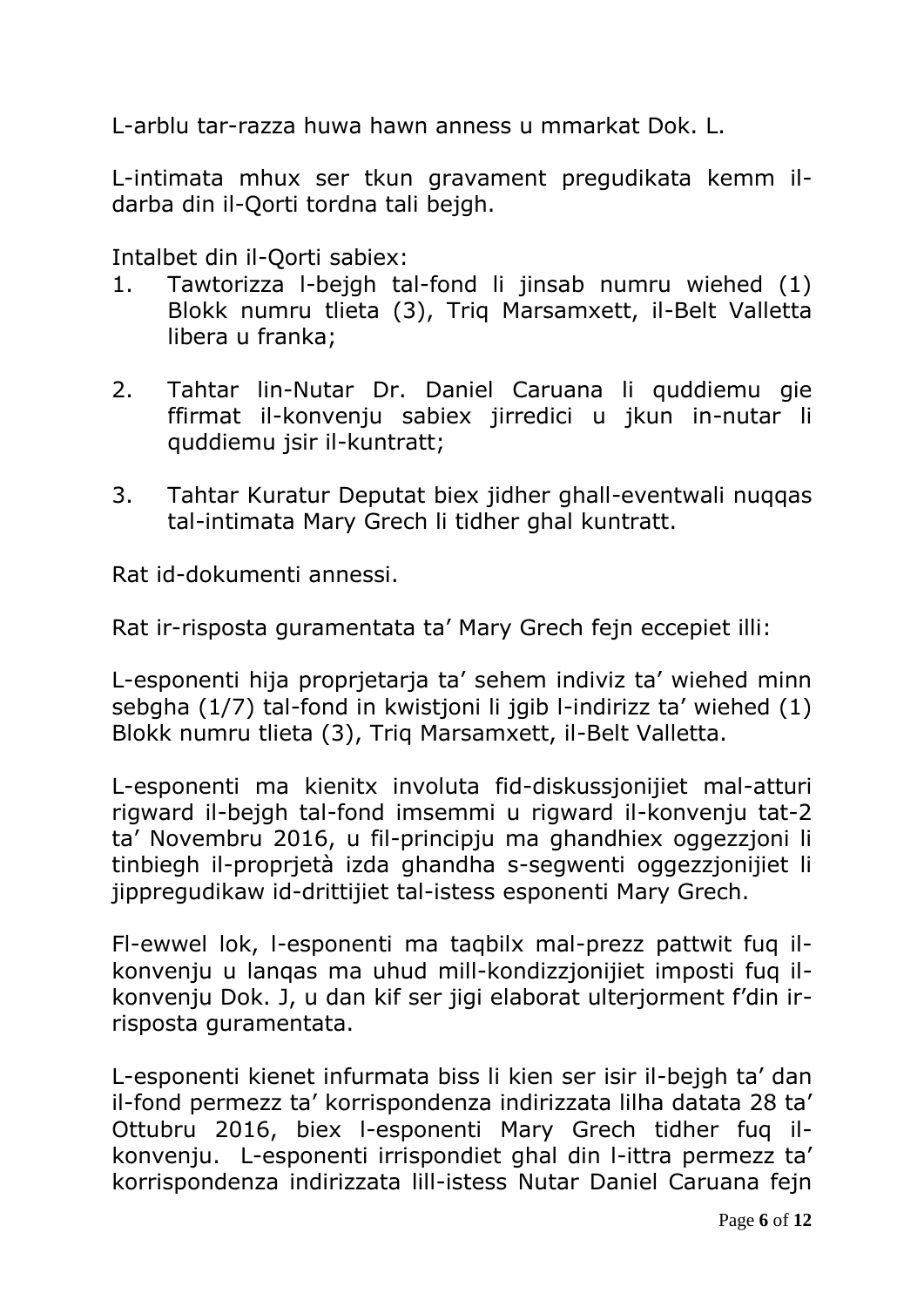talbet ghal aktar informazzjoni, fosthom kopja tal-konvenju, pjanti tal-fond u dettalji dwar ix-xerrejja fost ohrajn. Ta' min jinghad kif sa minn dan l-istadju, l-esponenti Mary Grech digà wriet l-opposizzjoni taghha ghal fatt li x-xerrejja jkunu jistghu jittrasferixxu drittijiet fuq terzi. Din l-il-korrispondenza, li hija mehmuza ma' din ir-risposta guramentata u mmarkata bhala Dok. MG6 baqghet mhux imwiegba.

L-esponenti inghatat biss access ghal dan il-fond wara li kkuntattjat *estate agency* li kienet qed tirreklama l-bejgh ta' dan il-fond minhabba li hija lanqas kellha cavetta wara li twahhal katnazz mal-bieb, kif jidher minn Dok. MG5. Fil-fatt, kienu inbiddlu s-serraturi ta' dan il-fond u twahhlu ghadd ta' katnazzi, bl-esponenti qatt ma tkun notifikata dwar dan u wisq anqas tinghata kopja tac-cwievet minkejja li hija kienet talbet kopja tac-cwievet malli indunat li kienu twahhlu dawn ilkatnazzi.

Ir-rapprezentant tal-*estate agency* lanqas biss kellu c-cavetta ghal bieb li jaghti ghas-sular t'isfel tal-fond imsemmi u meta cempel lil wahda mill-attrici, Anna McKenna, biex jinghata kopja ta' din ic-cavetta tal-fond, qalulu li ma kienx hemm hemm bzonnha ghax fis-sular ta' isfel ma kien hemm xejn x'tara.

L-esponenti lanqas biss kellha jew inghatat access ghall-hanut li jifforma parti minn dan il-fond meta marret fuq il-post.

L-esponenta kienet ghamlet kuntatt ma' wiehed mill-atturi, Dominic Mintoff, li kien qed jirreklama l-proprjetà u talbitu cavetta biex tkun tista' tidhol fil-proprjetà. Minkejja dan, lesponenti Mary Grech giet infurmata li hu ma kellu l-ebda cavetta.

Kif jidher minn Dok. MG1, il-fond kien qed jigi reklamat biss minn uhud mill-atturi, u l-esponenti ma kienitx infurmata rigward dak li kien ghaddej.

Mill-istima tal-Perit William Debattista imqabbad mill-atturi, liema stima giet immarkata bhala Dok. I fir-Rikors Guramentat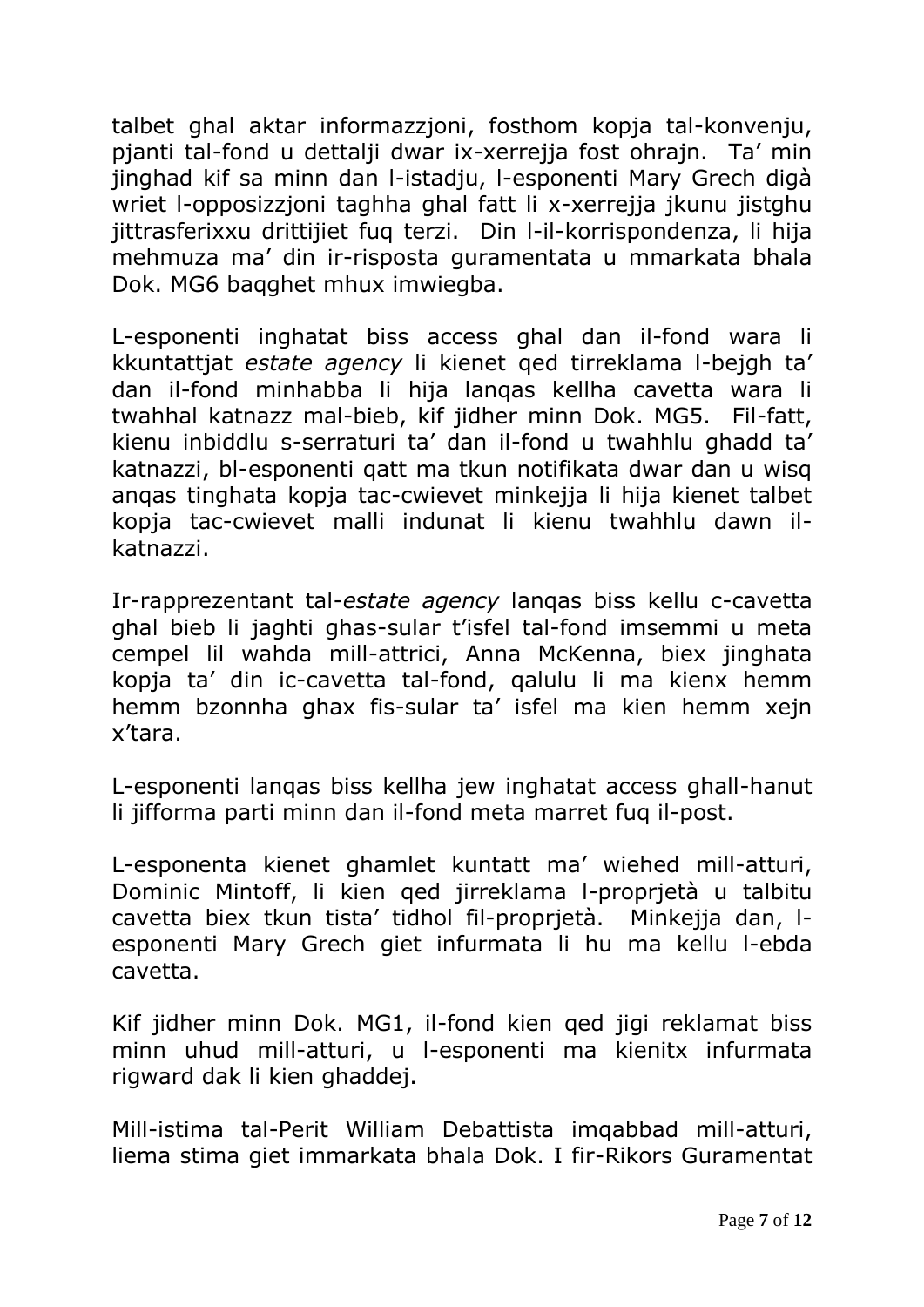tal-istess atturi, johrog illi dan il-fond ghandu valur ta' circa seba' mija u hamsin elf Ewro (€750,000).

Huwa car li bejn il-valutazzjoni tal-fond imsemmi mill-Perit, u lkonvenju hemm diskrepanza ta' mitt elf Ewro (€100,000), liema diskrepanza tizboq aktar minn 10% tal-prezz talvalutazzjoni u fejn kwindi l-esponenti konvenuta ser tigi pregudikata f'dak li ser tiehu mill-prezz tal-bejgh tal-proprjetà.

Din l-istima tal-Perit William Debattista tikkombacja bi preciz fil-valur ma' stima li ghamel l-istess attur, il-Perit Chris Mintoff u dan kif se jigi muri tul is-smiegh tal-kawza.

Aktar minn hekk, l-esponenti ma taqbilx ma' uhud millkundizzjonijiet li hemm imnizzla fil-konvenju iffirmat mill-atturi u datat tnejn (2) ta' Novembru 2016, u senjatament issegwenti klawsoli:-

- (i) **Klawsola 8(v)** fejn billi jirrizulta li hemm il-garanzija minn difetti mohbija, u billi l-esponenti konvenuta ma kellhiex access ghad-dar, u ghalhekk ma tridx taghti garanzija minn difetti mohbija, meta d-dar inxtrat mid-Dipartiment tal-Artijiet '*tale quale*' u meta rat iddar biss recentement ma' *estate agent* darba wahda biss u b'mod superficjali.
- (ii) **Klawsola numru 8(vi)** fejn jinghad li l-proprjetà in vendita tinkludi s-sottoswol kollu taghha u li ma kien hemm ebda kantini ta' terzi.

A rigward din il-klawsola, l-esponenti Mary Grech Mintoff ma hijiex disposta li taghti garanzija bhal din.

Mary Grech Mintoff tixtieq izzomm u bi preciz malistess garanzija li temanixxi mill-kuntratt fl-atti tan-Nutar Herbert Cassar tat-23 ta' Lulju 1981, anness bhala Dok. A mar-Rikors Guramentat.

Ghal kull buon fini, l-esponenti Mary Grech Mintoff qeghda wkoll tipprezenta pjanta li ghandha tal-fondi mertu tal-kawza anness bhala Dok. MGM1 u MGM2.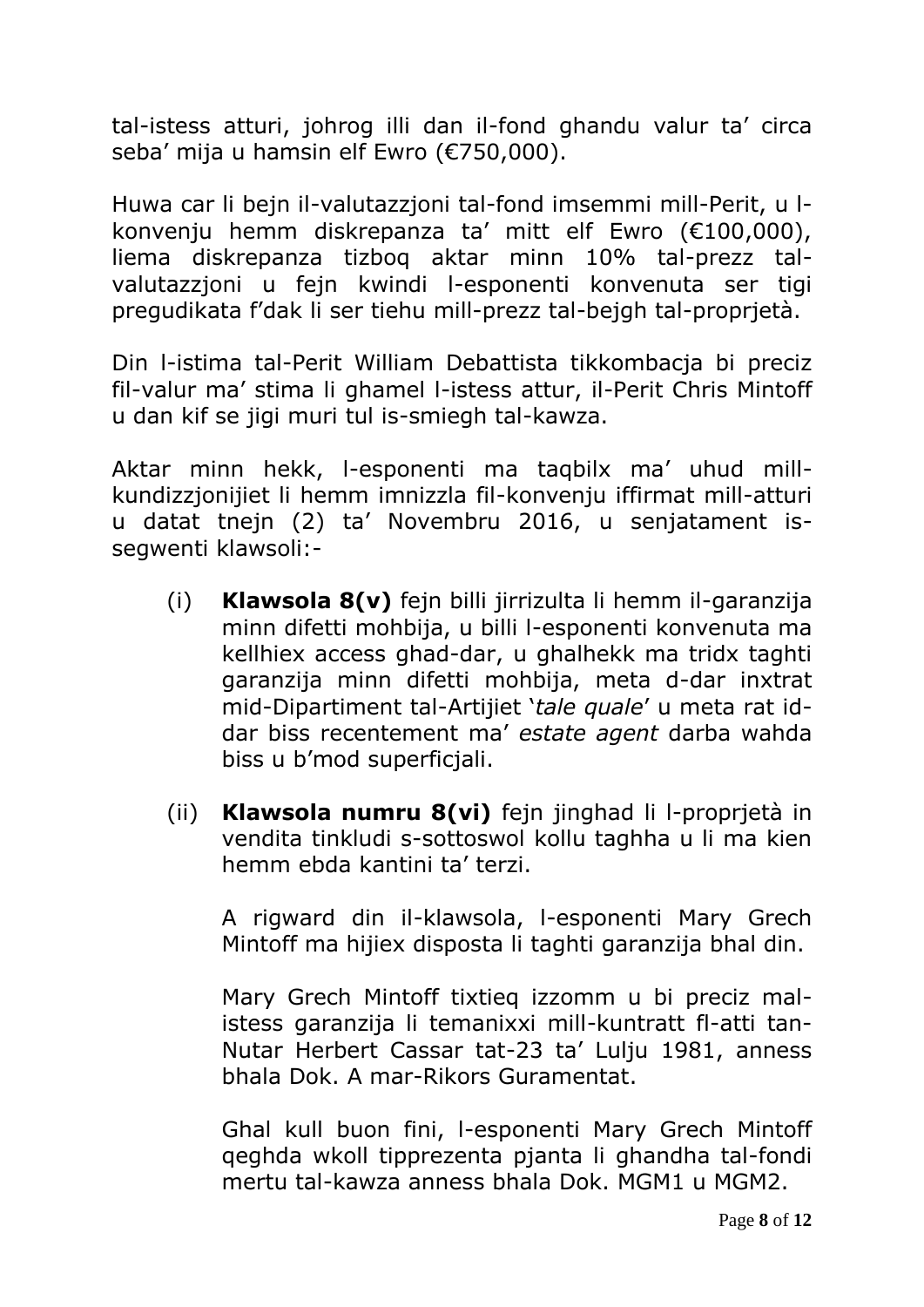(iii) **Klawsola numru 17** fejn il-proprjetà u l-konvenju bil-kondizzjonijiet taghha jistghu jigu trasferiti lil terzi billi dan jorbot ukoll mal-prezz u wkoll jistghu jinqalghu problemi ma' terzi liema terzi jistghu jkunu varji, liema haga tkompli tikkomplika s-sitwazzjoni.

Fl-ahhar nett, il-mittenti tinforma l-Qorti li wiehed mill-atturi u senjatament Daniel Mintoff miet fit-13 ta' April 2017 u ghalhekk hemm bzonn li jsir legittimazzjoni tal-atti.

B'rizerva ta' kull azzjoni ulterjuri fil-ligi spettanti lill-intimat.

Bl-ispejjez.

Rat ir-relazzjoni tal-Perit Mario Axisa minnha mahtur fl-24 ta' Ottubru 2017.

Semghet lill-istess Perit jixhed viva voce in eskuzzjoni u rat ittwegibiet tieghu mitluba wkoll in eskussjoni.

Rat in-noti ta' sottomissjonijiet tal-intimata.

Rat li l-kawza thalliet ghas-sentenza.

Ikkunsidrat illi l-Art. 495A tal-Kap. 16 jipprovdi testwalment illi:

*"Salv meta jkun hemm kondominju jew stat ta' indiviżjoni forzata, meta xi ħaġa tkun inżammet in komun għal iżjed minn tliet snin u ħadd mis-sidien ma jkun beda azzjoni quddiem xi qorti jew tribunal ieħor għall-qsim talproprjetà li tkun qed tinżamm in komun, u lkomproprjetarji jonqsu milli jiftiehmu dwar il-bejgħ ta' xi proprjetà partikolari bejniethom, il-qorti għandha, jekk tkun sodisfatta li ħadd mill-komproprjetarji dissidenti ma jkun gravament preġudikat b'dak li tordna, tawtorizza lbejgħ skont ma jkun jixtieq l-akbar għadd ta' komproprjetarji fil-qies tal-valur tal-ishma li kull komproprjetarju jkollu."*

Kif ritenut fis-sentenza David Abela noe vs Dr. S. Micallef Stafrace (30 ta' Gunju 2011):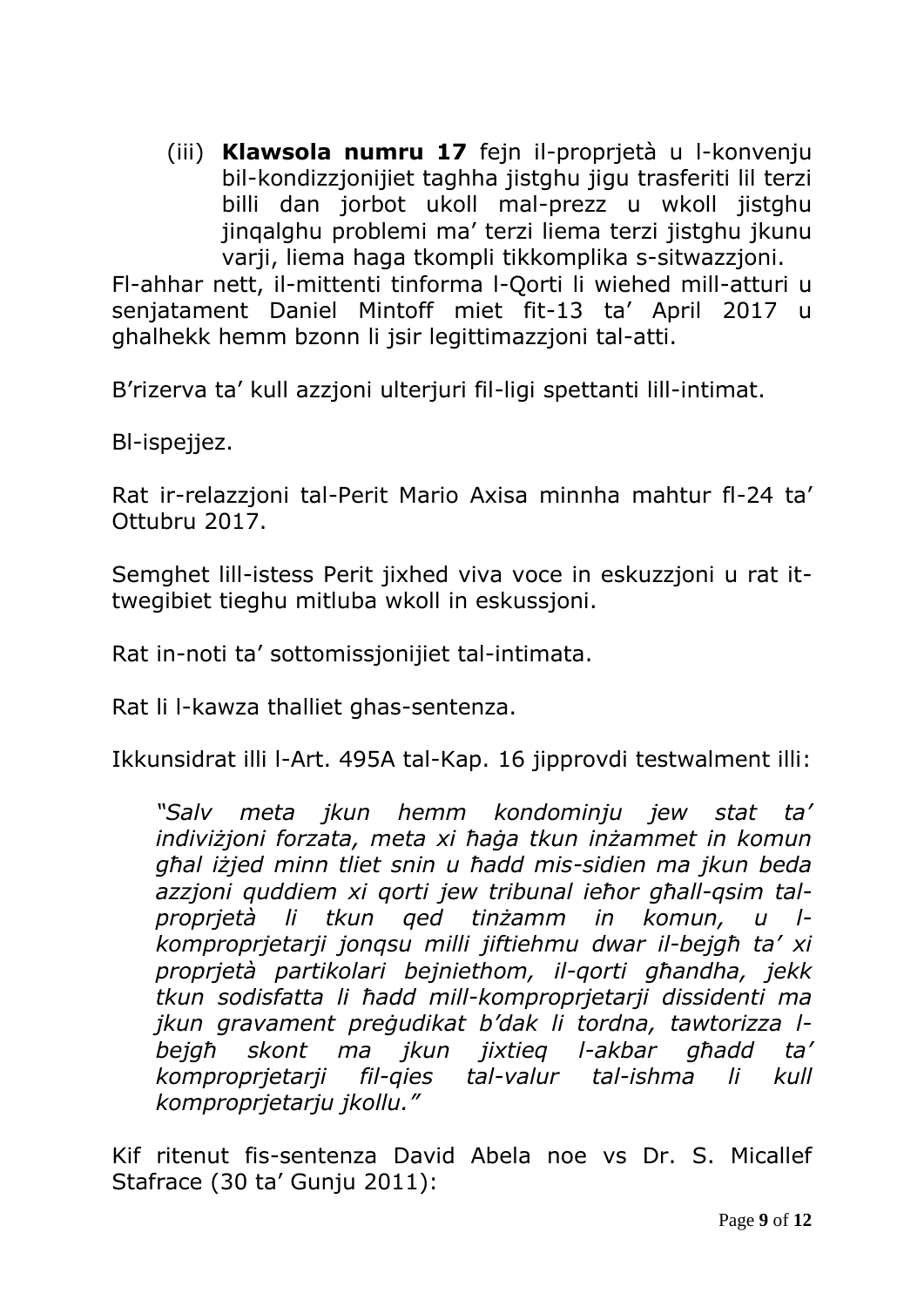*"L-iskop ta' dan l-artikolu tal-ligi kien intiz biex jiffacilita trasferiment ta' proprjetà intera meta jkun hemm proprjetarji ta' minoranza ta' ishma li ghal raguni jew ohra ma jridux jew ma jistghux jersqu ghat-trasferiment talintier tal-proprjetà in komun. Hi fil-fatt forma ta' trasferiment forzat li ghalih il-ligi tpoggi parametru ben car sabiex ma jsirx abbuz, sfruttament jew fi kliem il-ligi "pregudizzju serju" ghal drittijiet tal-minoranza."*

Inghad ukoll fil-kawza Richard Vella Laurenti vs John Vella Laurenti (27 ta' Jannar 2017):

*"Meta l-ligi ... ssemmi l-kelma pregudizzju tinftiehem li dan irid ikun gravi – b'tali mod li l-bejgh eventwali tal-proprjetà in kwistjoni jkun – biex wiehed juza terminu bl-ingliz – "manifestly unfair" ghad-dissident."*

Mill-artikolu tal-ligi kif konsistement interpretat filgurisprudenza ta' dawn il-Qrati johrog illi:

*"Il-kondizzjonijiet li jistghu jaghtu lok ghal din l-azzjoni minn qari ta' dawn is-subincizi huma s-segwenti:*

- *1. Il-komunjoni tal-haga ghal aktar minn ghaxar snin bejn il-komproprjetarji kollha.*
- *2. In-nuqqas ta' pendenza ta' azzjoni ghal qsim talproprjetà in komun.*
- *3. In-nuqqas ta' ftehim dwar il-bejgh ta' proprjetà partikolari bejn il-komproprjetarji kollha.*
- *4. Ir-rieda tal-maggoranza tal-komproprjetarji fil-qies talvalur tal-ishma li jsir il-bejgh tal-istess proprjetà.*
- *5. In-Nuqqas ta' pregudizzju gravi tal-komproprjetarji li qed joggezzjonaw jekk il-bejgh tal-proprjetà ssir bilkundizzjonijiet u pattijiet proposti mill-maggornaza talkomproprjetarji."*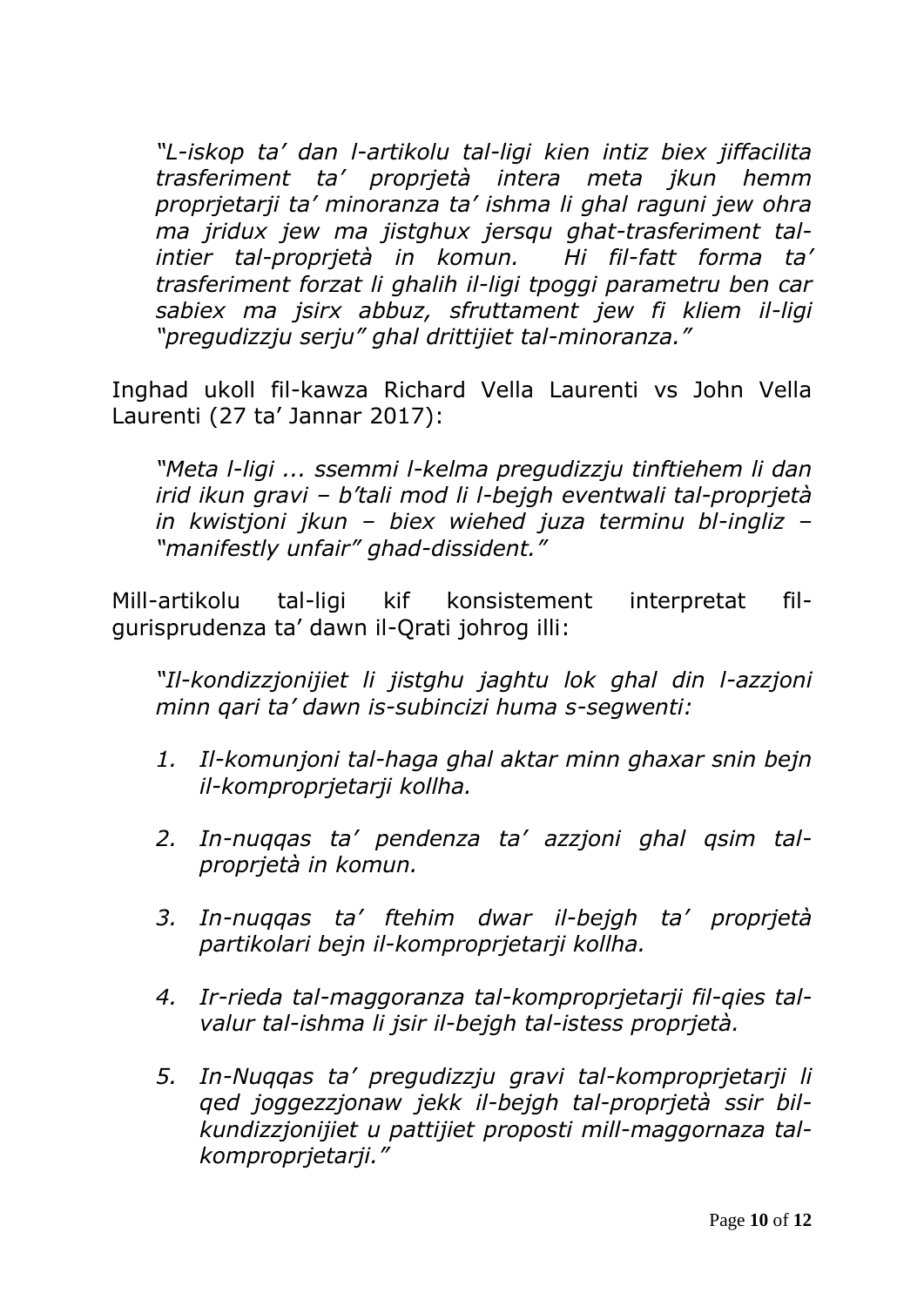(ara Abela et vs Bartolo et – deciza 30 ta' April 2018 – Imhallef Mark Chetcuti)

Fil-kaz in ezami l-intimata ssejjes l-opposizzjoni taghha ghallbejgh (ghalkemm tghid li taqbel mal-bejgh tal-fond in principju) fuq tlett fatturi.

L-ewwel ilment tal-intimata jirrigwarda l-prezz li ghalih ser tinbiegh il-proprjetà. Jirrizulta illi l-proprjetà mertu talproceduri inxtrat mir-rikorrenti jew anke kawza taghhom minghand l-Awtorità tad-Djar fit-23 ta' Lulju 1981 ghas-somma ta' Lm3,200, dan wara li l-fond kien gie trasferit lill-istess Awtorità b'Ordni tal-President ta' Malta fl-14 ta' Lulju 1981. Permezz tal-konvenju prezenti, ir-rikorrenti iridu jbieghu l-fond ghall-prezz ta' €650,000. Ghalkemm hija ssostni li periti diversi kienu stmaw il-valur f'somma, ebda valutazzjoni guramentata ma tressqet lil din il-Qorti biex tikkonstata l-valur moghti mill-perit Arkitett mahtur minn din il-Qorti stess liema perit ivvaluta l-proprjetà prezentement ghas-somma ta' €730,000 u cioè €80,000 anqas mill-prezz stabbilit filkonvenju. Issa l-konvenju mertu ta' dawn il-proceduri jirrisali ghat-2 ta' Novembru 2016. L-espert ikkonferma li l-valur talproprjetà f'dik id-data kien ta' €670,000. F'dawn ic-cirkostanzi, il-Qorti terga' tirreferi ghal fuq citata sentenza Vella Laurenti vs Vella Laurenti fejn il-Qorti tal-Appell irriteniet hekk:

*"...sabiex tiddeciedi li ma taderixxix ghat-talba ghall-bejgh mhux bizzejjed li l-konvenut jesebixxi stimi li juri differenza fil-valur tal-proprjetà li finalment jekk tinqasam bejn ilkopropjetarji tkun relattivament zghira. L-iskop tal-Artikolu 495A mhuwiex biex jigi assigurat bi precizjoni lvalur tal-proprjetà fis-suq – xi haga finalment soggettiva sia pure bil-beneficcju tal-perizja teknika – izda li tassikura bejgh bi prezz gust (li jkun assikurat ghaliex miftiehem filkonvenju) li ma jilledi lill-ebda proprejtarju."*

Din il-Qorti tqis li bejgh bil-prezz miftiehem mhuwiex ser ikun ta' pregudizzju ghall-intimata. L-intimata imbaghad tilmenta fuq il-garanzija minn difetti mohbija li, ikollha tinghata skond ilkonvenju. Fl-assjem tac-cirkostanzi, tenut kont tal-istat xejn